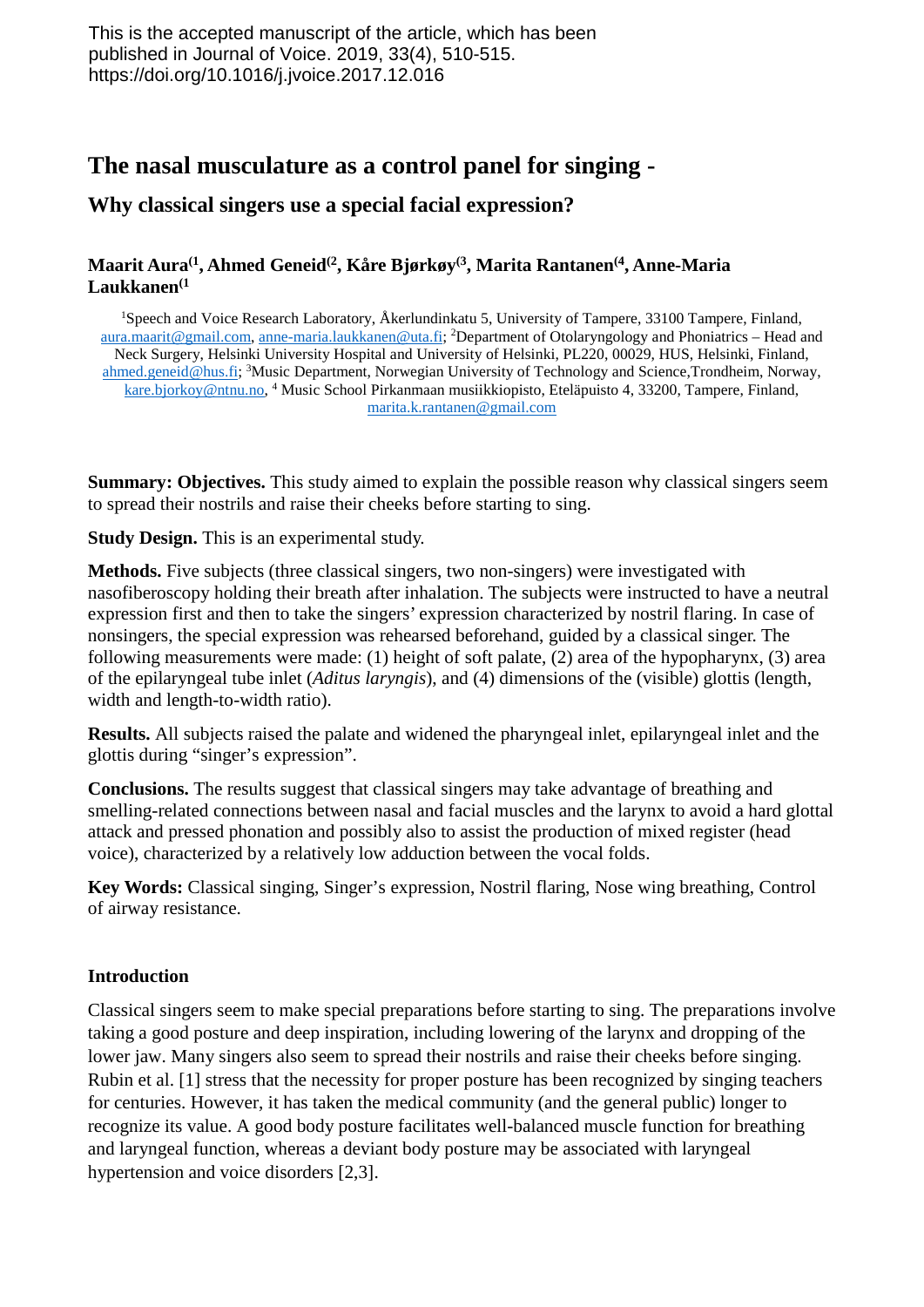Breathing strategy is generally regarded as an important factor in operatic singing. High consistency of lung volume behavior and of the rib cage control has been reported in classical operatic singers [4]. The type of breathing has also been found to affect the voice source. Lowering of the diaphragm (in ordinary breathing at rest ca 1-3 cm, and in deep inspiration up to 10 cm [5] induces tracheal pull, which reduces folding of the laryngeal tissues (ie, draws the vocal folds and false vocal folds apart) and also lengthens the vocal tract up to about 1 cm [6]. According to Iwarsson et al, [7], the diaphragmatic activation tends to increase the peak amplitude of the flow glottogram, suggesting a change of phonation toward "flow phonation". Coactivation of the diaphgram may also stabilize the vocal tract and formant frequencies during pitch changes.

Articulation and vocal tract setting naturally affect resonance frequencies of the vocal tract [8]. Lowering of the larynx, accompanied by a narrowing of the epilaryngeal tube and widening of the pharynx, is known to be related to the establishment of the singer's formant cluster which is essential for a classical male singer to be heard over the symphony orchestra [9,10]. A similar cluster can be seen also in female singers at the lower pitch range. At higher frequencies, the female singers tend to adopt another technique. When the target pitch is higher than the first resonance (R1), female singers tend to tune the first resonance to a frequency near that of the fundamental (f0). The articulatory tool for this tuning mainly seems to be jaw opening: the wider the jaw opening, the higher the first resonance [11-13]. Garnier et al. [14] discovered two different lipopening strategies to achieve R1: f0 tuning. Some singers continuously increase lip opening with increasing pitch, whereas other singers increase it only over the highest part of the f0 range. Spreading of the lips as in smiling also raises the resonance frequencies [8].

In addition to varying the degree of jaw and mouth opening and spreading or protruding the lips, which obviously alter the resonances, the singers tend to use a special facial expression which does not seem to depend on gender, voice classification, pitch, vowel or conveyance of emotions. This facial expression with particular flaring of the nostrils and raising of the cheeks can be seen before starting to sing and throughout singing (Figure 1). This expression can be observed frequently when watching professional classical singers on stage and in the videos and photos taken of world-famous operatic singers while singing. According to Miller, "This slight elevation of the zygomatic musculature is commonly observed among major singing artists who adhere to the international school of resonance balancing." [15]. A special facial expression is taught by many song pedagogues [16]. They use instructions such as "open up the upper hall for head resonance" or "smell the scent of a flower/ if something is burning here" or "think of the beginning of yawning", or "think of a bad smell / something disgusting" or "use an inner smile" [see for example Stone 17] when they apparently try to urge this kind of involvement of facial muscles in the preparation. The instruction "sing into the mask", that is, when it feels that you have an extra layer like a mask over your face and your voice lies between your face and the mask, also seems to be related to the special facial expression. Many pedagogues have linked all facial expressions to voice quality through resonances. In his book Solutions for Singers: Tools for Performers and Teachers, Richard Miller reasons how zygomatic muscles affect singing by altering the shape of the vocal tract, and thereby the vocal timbre [15]. He discusses the importance of the zygomatic muscles as they relate to resonance balancing. "When a pleasant expression (not a smile) accompanies complete inspiration, prior to velopharyngeal closure, the velum rises slightly, changing the shape of the resonator tract in the velopharyngeal area". [15] Miller also writes that a typical French singer seems to raise the upper maxillary area, including the cheeks, nearly as one does in laughter. [18] Some spectrographic observations have been made on the effects of singer's expression on the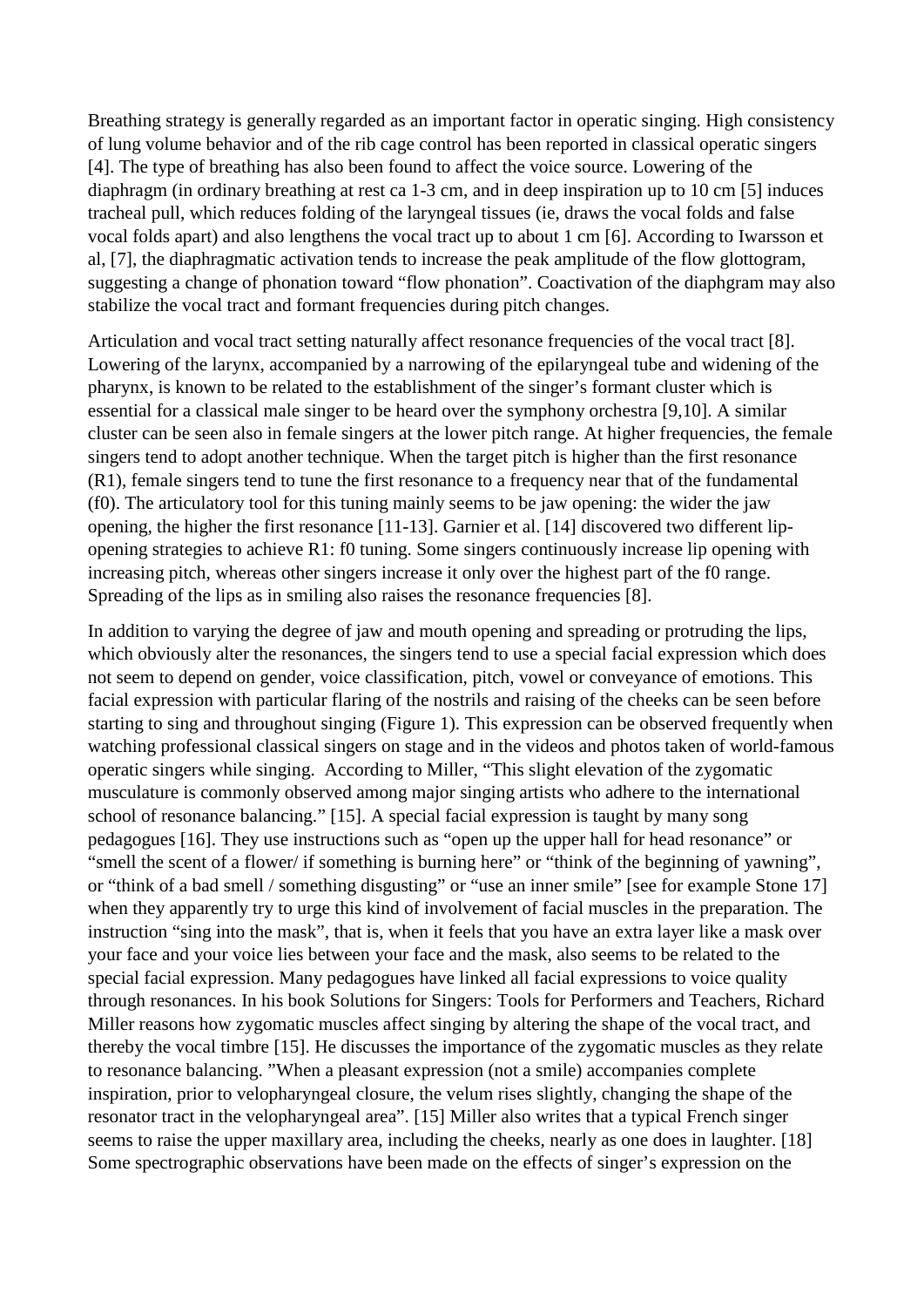voice [16], but on the basis of mere acoustic output it is naturally not possible to draw conclusions of what exactly changes inside a singer during a facial expression.



**Figure 1. (a)** soprano Angela Georghiu, **(b)** bass Matti Salminen, **(c)** tenor Roberto Alagna, **(d)** mezzo-soprano **Elīna Garanča.** Reference: www.youtube.com

Even though the singer's expression may be a part of a larger preparation including deepening of the inspiration, lowering of the larynx and thus increasing the pharyngeal volume, and perhaps an increase in the overall state of alertness [see for example Theorell 19], the present study focuses on the role of the facial expression *per se*. The main muscle responsible for the singer's expression seems to be the alar part of the nasal muscle, *musculus nasalis*, which is the largest of the nasal muscles. It has two parts with opposing functions. The transverse part compresses the nares, and the alar part opens the nares thus causing flaring of the nose. Procerus muscle between the eyebrows helps to open the nostrils. Another muscle that may play a role in the singer's expression is *levator labii superioris alaeque nasi*, lifter of the upper lip and of the wing of the nose, which may give the face a somewhat scornful expression, as in disgust. Yet another muscle, zygomaticus minor muscle (*musculus zygomaticus minor*), may assist in raising the cheeks, without necessarily causing a smile related shaping of the mouth [20].

In this study, we aim to answer two questions:

- 1) Does something change in the nasopharynx, hypopharynx, and larynx of classical singers when they, without singing, take the singer's expression with flaring of the nostrils?
- 2) Do the same possible effects on the vocal tract occur also in non-singers when they imitate this posture?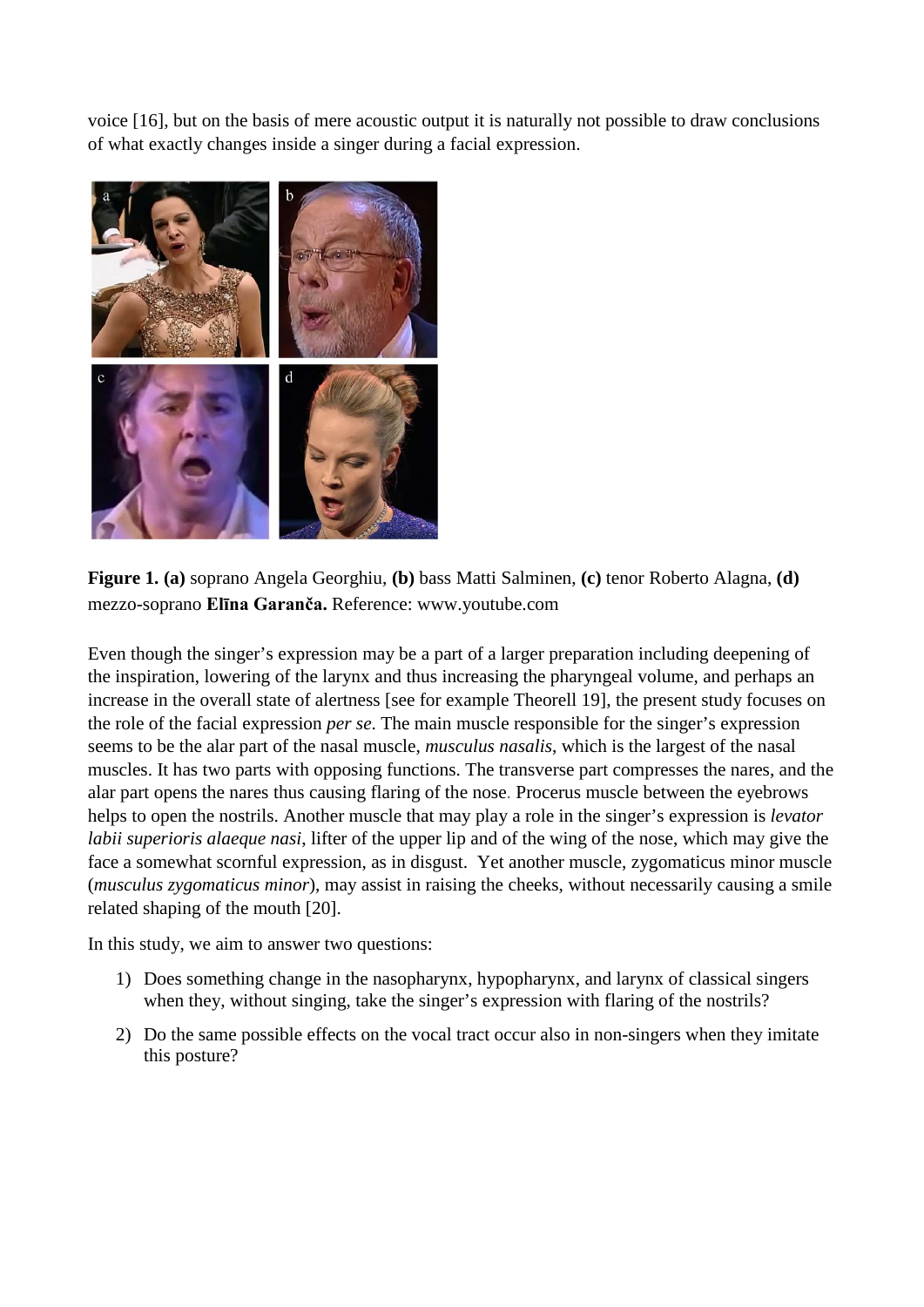### **Methods**

#### **Participants and tasks**

Five volunteers with a healthy larynx participated in the study. Three volunteers (one male, two female) were trained professional classical singers (age 37–70) with at least 10 years of professional training and 10–40 years of experience in professional operatic singing and teaching of classical singing. The other two were non-singers (a 55-year-old woman with some occasional classical singing training in total for about 3 years, and a 38-year-old man with no singing training at all). The non-singer subjects were first shown how a singer's expression looks like, and then imitated and rehearsed it for 1–2 minutes, guided by a professional classical singer. The participants were instructed first to take a deep breath like before starting to sing and hold it, and then to take the singer's expression. In this way we aimed to eliminate all possible breathing-related changes in, for example, laryngeal position.

# **Nasofiberoscopy**

The subjects were scoped in sitting position. Nasofiberoscopic registrations were made by an experienced ENT/phoniatrician using an endoscope (ORL Vision RS1, CCD supplied by Rehder & Partners). The tasks were repeated, so that first the scope was in the nasopharynx, and then so that the scope was inserted in the pharynx. The position of the scope was carefully held the same in both tasks by monitoring the view on a screen. Topical anesthesia was used if needed. All participants tolerated the experiment well.

### **Analyses**

#### *Measurements of vocal tract dimensions*

The nasoendoscopic images were analyzed as follows. (1) The positioning of the soft palate (*velum*) was studied by measuring the distance from the highest part of the velum to the roof of the nasal cavity (see Figure 2 A). (2) The areas of the pharyngeal inlet, the epilaryngeal inlet (*Aditus laryngis*) and the dimensions of the (visible) prephonatory glottis (length and width, and length-to-width ratio) were measured (Figure 2 B). The area of the epilaryngeal inlet is the space surrounded by the epiglottis in the front, arytenoid cartilages in the back and the ary-epiglottic folds at the sides. ImageJ software (Java8, 64 bits) was used in the measurements. The distances and areas were measured only qualitatively (in pixels) because no calibration was possible to obtain. However, the camera was carefully kept at the same position for both types of samples (ie, without and with the singer's expression) that were produced in a row. Measurements were made independently by two researchers to evaluate the measurement accuracy.

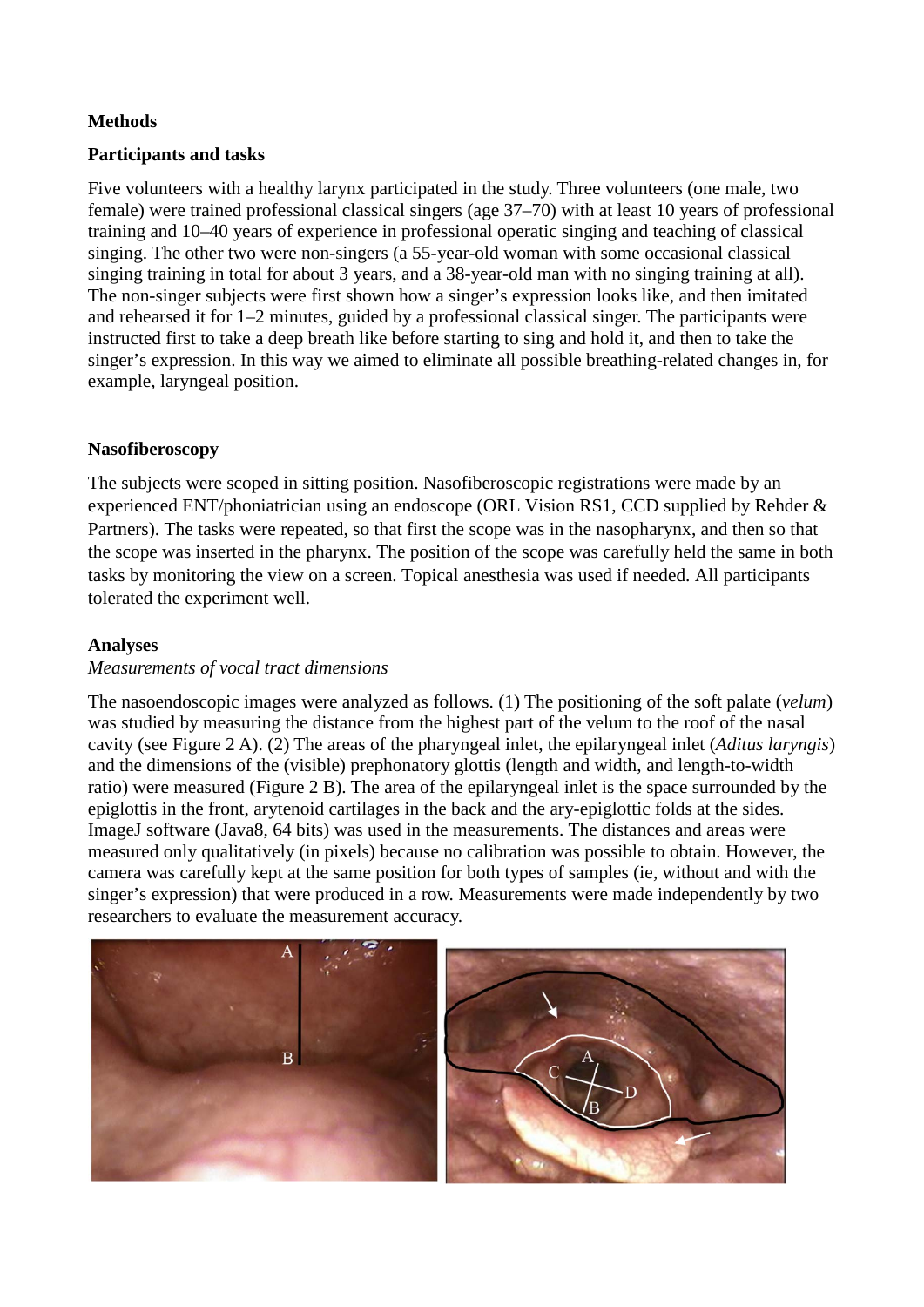**Figure 2. A.** Distance from the roof of the nasopharynx, point A, to the soft palate, point B. (black line). **B.** Area of the pharyngeal inlet (black line), area of the epilaryngeal inlet (white line), and length and width of the (visible) prephonatory glottis (white cross). The measurements of the areas (in pixels) were accomplished for the spaces that are surrounded by black or white lines. Glottal length and width were measured as distances from point A to point B, and from point C to point D, respectively. Lower black arrow points to epiglottis and upper arrow points to (right) arytenoid cartilage.

# **Results**

There was a good correlation between the measurements of the two researchers (Spearman's rho: r 0.85–r 0.98, P 0.007–p 0.021.)

The results show (Table 1, Figures 3-4) that the velum rose, and the pharyngeal and epilaryngeal inlet and the glottis widened when the subjects took a singer's facial expression. For Subject A (the trained male), the permanently narrow epilaryngeal inlet made it impossible to measure the glottal distances. The size and position of the steady structures did not vary much between the pairs of figures to be compared (i.e. one for without expression and the one with expression). Therefore, it can be concluded that the distance between the camera and the objects of study remained sufficiently stable. The length-to-width-ratio of the glottis decreased in all subjects, confirming that the glottis widened, which is obvious also by looking at the images. The ratio calculated between the pharyngeal and the epilaryngeal areas shows that in most cases the epilaryngeal area increased relatively more than the pharyngeal area, especially in the trained singers (Table 1).



**Figure 3**. Height of the velum (A) after normal inhalation and (B) during flaring of the nostrils.



**Figure 4**. Pharyngeal, epilaryngeal and glottal dimensions, to the left: after normal inhalation, to the right: during flaring of the nostrils.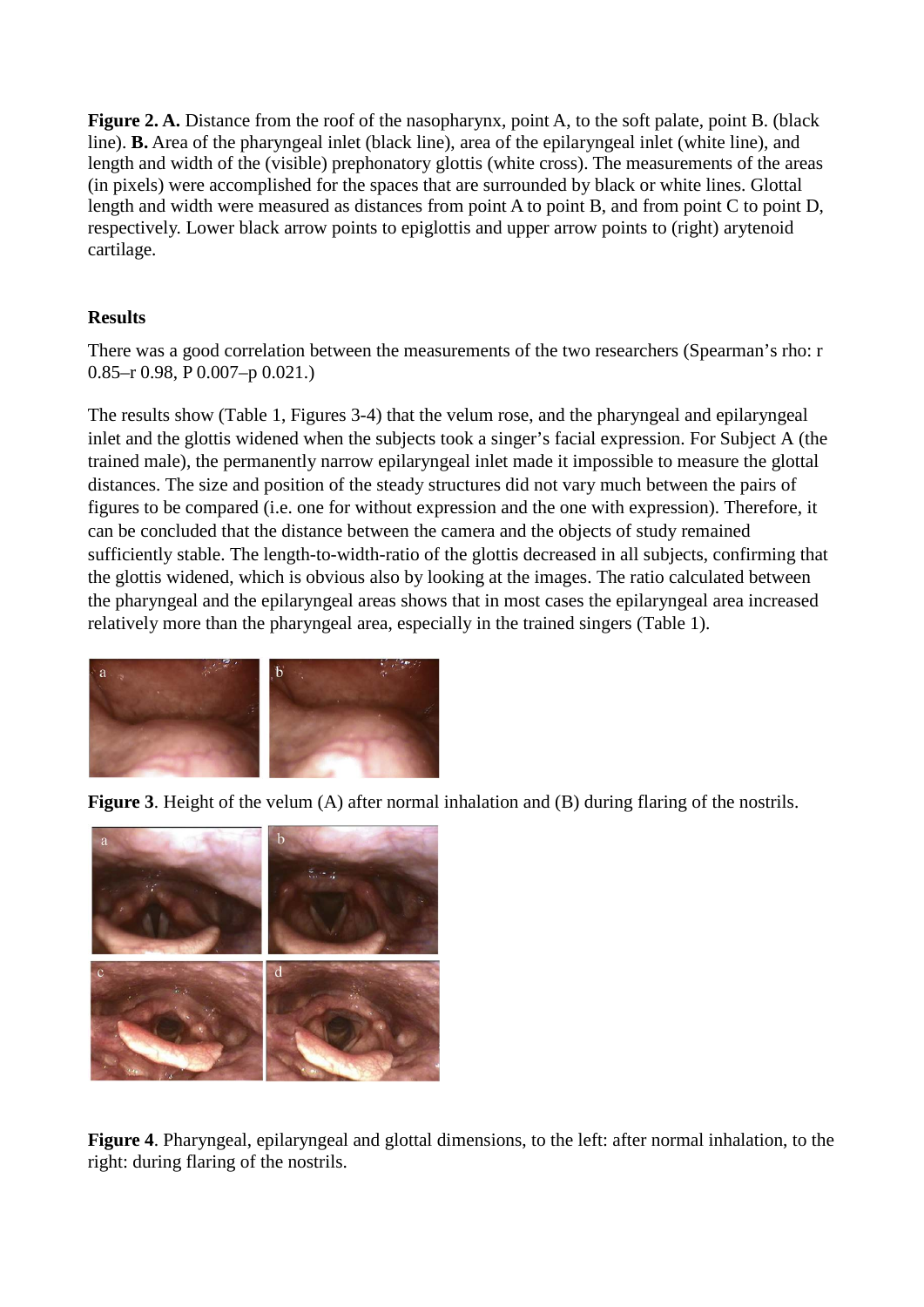|                            |          | After inhalation With nostril flaring Difference (%) |         |
|----------------------------|----------|------------------------------------------------------|---------|
| Nasopharynx                |          |                                                      |         |
| Subject A (male)           | 1,152    | 872                                                  | $-24,3$ |
| Subject B                  | 1,512    | 1,17                                                 | $-22,6$ |
| Subject C                  | 98,8     | 93                                                   | $-5,8$  |
| Subject D (nonsinger)      | 1,004    | 800                                                  | $-20,3$ |
| Subject E (male nonsinger) | 2,722    | 2,068                                                | $-24$   |
| Pharynx                    |          |                                                      |         |
| Subject A                  | 23,1367  | 297,9                                                | 28,8    |
| Subject B                  | 235,7101 | 290,165                                              | 23,1    |
| Subject C                  | 253,319  | 339,1584                                             | 33,9    |
| Subject D                  | 375,547  | 461,933                                              | 23      |
| Subject E                  | 74,974   | 98,983                                               | 32      |
| Epilarynx                  |          |                                                      |         |
| Subject A                  | 26,71    | 33,336                                               | 24,8    |
| Subject B                  | 432,576  | 754,669                                              | 74,5    |
| Subject C                  | 460,084  | 917,575                                              | 99,4    |
| Subject D                  | 80,203   | 18,5036                                              | 130,7   |
| Subject E                  | 26,368   | 26,59                                                | 0,8     |
| Pharynx/Epilarynx          |          |                                                      |         |
| Subject A                  | 8,7      | 8,9                                                  | 3,2     |
| Subject B                  | 5,4      | 3,8                                                  | $-29,4$ |
| Subject C                  | 5,5      | 3,7                                                  | $-32,9$ |
| Subject D                  | 4,7      | 2,5                                                  | $-46,7$ |
| Subject E                  | 2,8      | 3,7                                                  | 30,9    |
| <b>Glottal length</b>      |          |                                                      |         |
| Subject A                  |          |                                                      |         |
| Subject B                  | 150      | 548,5                                                | 265,7   |
| Subject C                  | 522,4    | 454,2                                                | $-13,1$ |
| Subject D                  | 240      | 290                                                  | 20,8    |
| Subject E                  | 509      | 492                                                  | $-3,3$  |
| <b>Glottal width</b>       |          |                                                      |         |
| Subject A                  |          |                                                      |         |
| Subject B                  | 120,3    | 573,2                                                | 376,3   |
| Subject C                  | 329,3    | 611,6                                                | 85,7    |
| Subject D                  | 66,9     | 196                                                  | 192,9   |
| Subject E                  | 355      | 549                                                  | 54,6    |
| Length-to-width ratio      |          |                                                      |         |
| Subject A                  |          |                                                      |         |
| Subject B                  | 1,2      | $\mathbf{1}$                                         | $-23,2$ |
| Subject C                  | 1,6      | 0,7                                                  | $-53,2$ |
| Subject D                  | 3,6      | 1,5                                                  | $-58,7$ |
| Subject E                  | 1,4      | 0,9                                                  | $-37,5$ |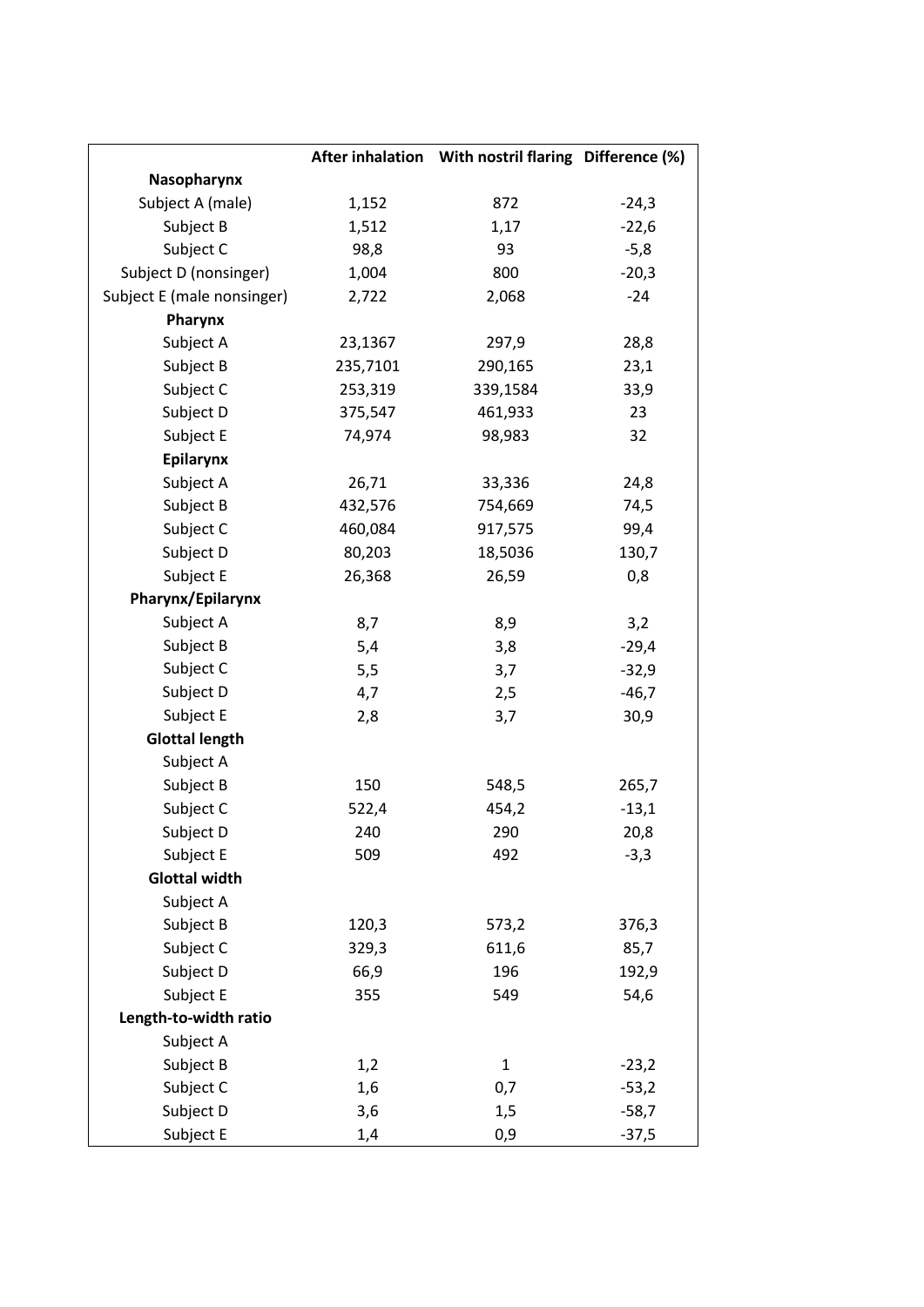**Table 1.** Results for measurements of the nasopharynx (height of velum), pharynx (area of the pharyngeal inlet), epilarynx (area of the epilaryngeal inlet), and the glottis (length and width) in pixels. Changes are presented in percentage.

#### **Discussion**

Even though the singer's expression may be a part of a larger preparation, including deepening of the inspiration, lowering of the larynx, and thus increasing the pharyngeal volume, the main measures before the singers started to sing without facial expression with those measures that were observed with the expression. The results showed that the singer's facial expression resulted in lifting of the velum, and widening of the hypopharynx, epilarynx, and the glottis also when recruited without any other changes, for example, in breathing. These pure facial maneuvers seem to be related to inhalatory- and smelling-related reflexive muscle functions.

Flaring of the nostrils is known to improve breathing by widening the glottis involuntarily. Socalled nose wing breathing (Nasenflügelatmung) has been listed as one of the symptoms seen in patients with difficulties in breathing. Voluntary flaring of the nostrils has been documented in the clinical tips that aid in examining the movement of the vocal folds. It is reported among different other tips in an upcoming Phoniatrics textbook [21]. Patients with vocal cord dysfunction usually also report ease of attacks when shifting the breathing from through the mouth to through the nose, which opens the glottis more. Furthermore, it is interesting to note that flaring of the nostrils has been reported as a common associated gesture in patients with abductor spasmodic dysphonia [22] This can be explained by the fact that nasal muscles have a relation to respiratory muscles. The nuclei controlling these muscles are located close to each other in the brain stem [see for example Kratschmer 23].

As related to singing, widening of the glottis (before the phonation starts) may not only assist not only a quick air intake but also establishing a gentle adduction, which helps to avoid hard glottal attack and pressed phonation [24]. Therewith the collision between the vocal folds during phonation, and thus the mechanic load on the vocal fold tissue decreases [25]. When the vocal folds are barely adducted before onset of phonation it favors the so-called resonant phonation or flow phonation, [24,26] which has been regarded as optimum. Furthermore, a wider prephonatory glottis possibly also assists in the production of mixed register (head voice), characterized by a relatively low adduction between the vocal folds [27]. It is possible that raising the velum may also cause some vertical stretching on the vocal fold tissue, which could be helpful for mixed register phonation. Together with an adequate vocal tract setting the gentle glottal adduction may increase acoustic-mechanic interaction between the vocal folds and supra- and subglottal resonances. The increase in acoustic-mechanic interaction would allow lower phonation threshold pressure and wider amplitude of the vocal fold vibration without excessive collision, and thus improve effective and economic vocal fold vibration [28].

Widening of the pharynx (eg, by lowering the larynx, by relaxing the pharyngeal constrictors, and, to some extent by raising the velum) and narrowing of the epilarynx may be seen beneficial to establish the singer's formant [9,10]. Narrowing of the epilaryngeal tube has been documented in classical singers [28,29]. A widening of the epilaryngeal inlet, which was seen in the present study, may be explained by the fact that we documented the situation just before onset of phonation, not during it. It is possible that the singer's expression, which remains throughout singing, helps the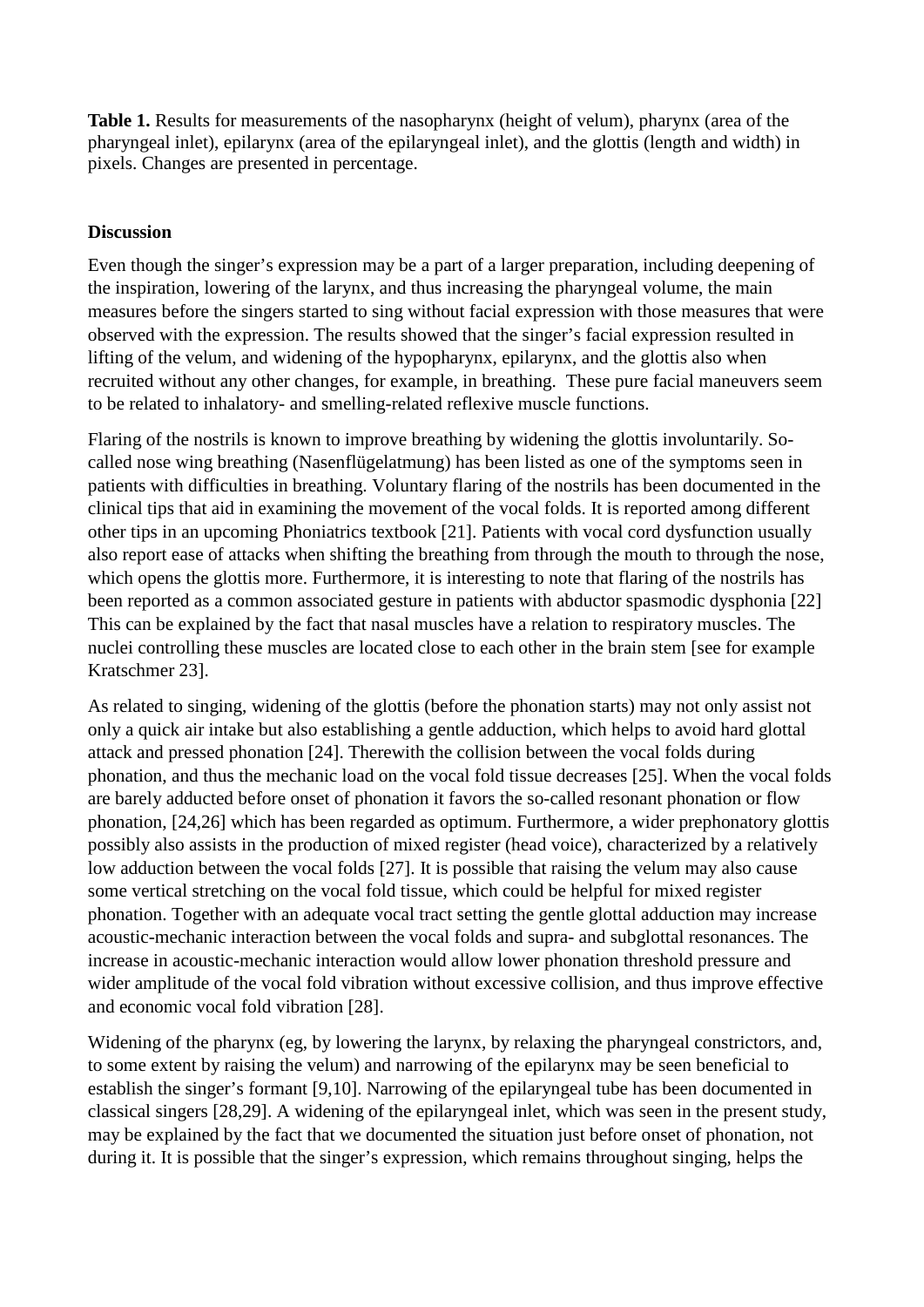singer to control the three sphincters of the larynx [29] separately, that is, to keep the adduction gentle and at the same time narrowing the epilarynx.

The results of the present study suggest that flaring of the nostrils may be a useful, concrete tool in voice and speech training and voice therapy to promote soft voice onset and to avoid or reduce vocal hyperfunction.

### **Disclosure statement**

The authors report no conflicts of interest. The authors alone are responsible for the content and writing of the paper.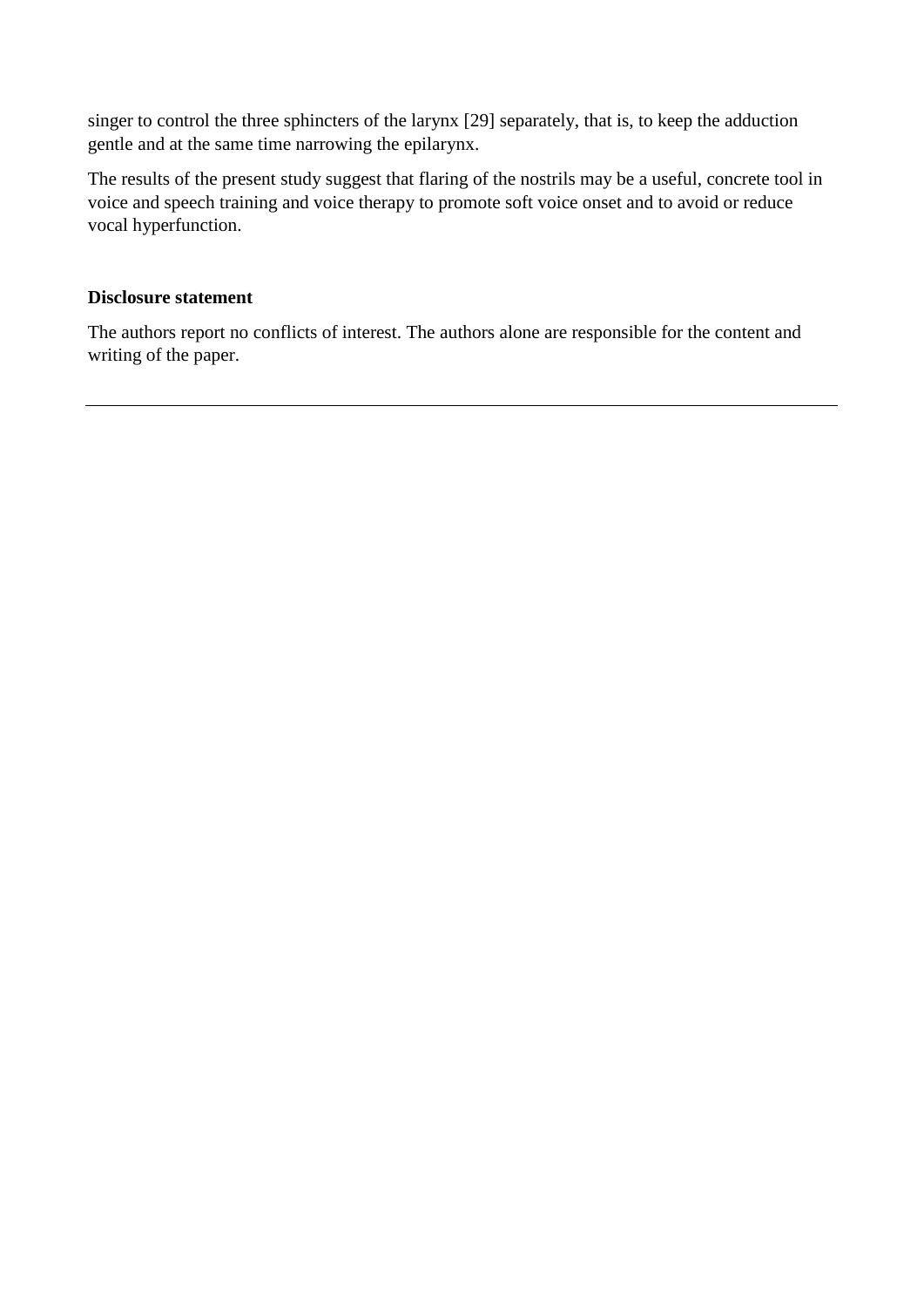## **References**

[1] J. S. Rubin, L. Mathieson, E. Blake, Posture and voice, Journal of singing (2004) 271-275.

[2] P. G. C. Kooijman, F. I. C. R. S. de Jong, M. J. Oudes, W. Huinck, H. van Acht, K. Graamans, Muscular tension and body posture in relation to voice handicap and voice quality in teachers with persistent voice complaints, Folia Phoniatrica et Logopaedica 57 (2005) 134–147.

[3] W. Zenker, A. Zenker, Uber die Regelung der Stimmlippenspannung durch von aussen eingreifende Mechanismen 12 (1960)1-36.

[4] M. Thomasson, J. Sundberg, Consistency of phonatory breathing patterns in professional operatic singers, Journal of voice 13 No 4, (1999) 529-541.

[5] W.R. Zemlin. *Speech and hearing science. Anatomy and physiology*. Prentice-Hall Inc., Englewood Cliffs, New Jersey, 1981, 2nd ed.

[6] W. Zenker, J. Glaninger, Die Stärke des Trachealzuges beim lebenden Menschen und seine Bedeutung fur die Kehlkopfmechanic. Z. Biol. 111 (1959)154-166.

[7] J. Iwarsson, M. Thomasson, J. Sundberg, Effects of lung volume on the glottal voice source. Journal of Voice 12 No 4 (1998) 424-433.

[8] G. Fant, Acoustic theory of speech production, Mouton, the Hague, 1960.

[9] J. Sundberg, Articulatory interpretation of the singing formant, Journal of the Acoustical Society of America 55 (1974) 838-844.

[10] I. Titze, B. Story, Acoustic interactions of the voice source with the lower vocal tract, Journal of the Acoustical Society of America 101 (1997) 2234-2243.

[11] J. Sundberg, What's so special about singers, Journal of Voice 4 No 2 (1990) 107–119.

[12] J. Sundberg, Formant technique in a professional female singer, Acustica 32 (1975) 89-96.

[13] M. Rothenberg, Cosí fan tutte and what it means or Nonlinear Source-Tract acoustic interaction in the soprano voice and some implications for the definition of vocal efficiency. In: T. Baer, C. Sasaki, K.S. Harris (Eds.), Vocal fold physiology: Laryngeal function in Phonation and Respiration, San Diego: College-Hill Press, 1986.

[14] M. Garnier, N. Henrich, J. Smith, J. Wolfe, Vocal tract adjustments in the high soprano range, Acoustical Society of America (2010) 3771-3780.

[15] R. Miller, Solutions for singers: Tools for performers and teachers. New York: Oxford University Press, 2004.

[16] J. H. McQuade, The effect of the position of the zygomatic musculature of the experienced baritone singer on the voice spectra. Journal of Singing 72 No 4 (2016) 441-449.

[17] J. B. Stone, You can sing, Amsco Publications, New York 1995.

[18] R. Miller, English, French, German and Italian techniques of singing, Scarecrow Pr.1977.

[19] T. Theorell, Noter om musik och hälsa, Karolinska Institutet University press, Stockholm, 2009.